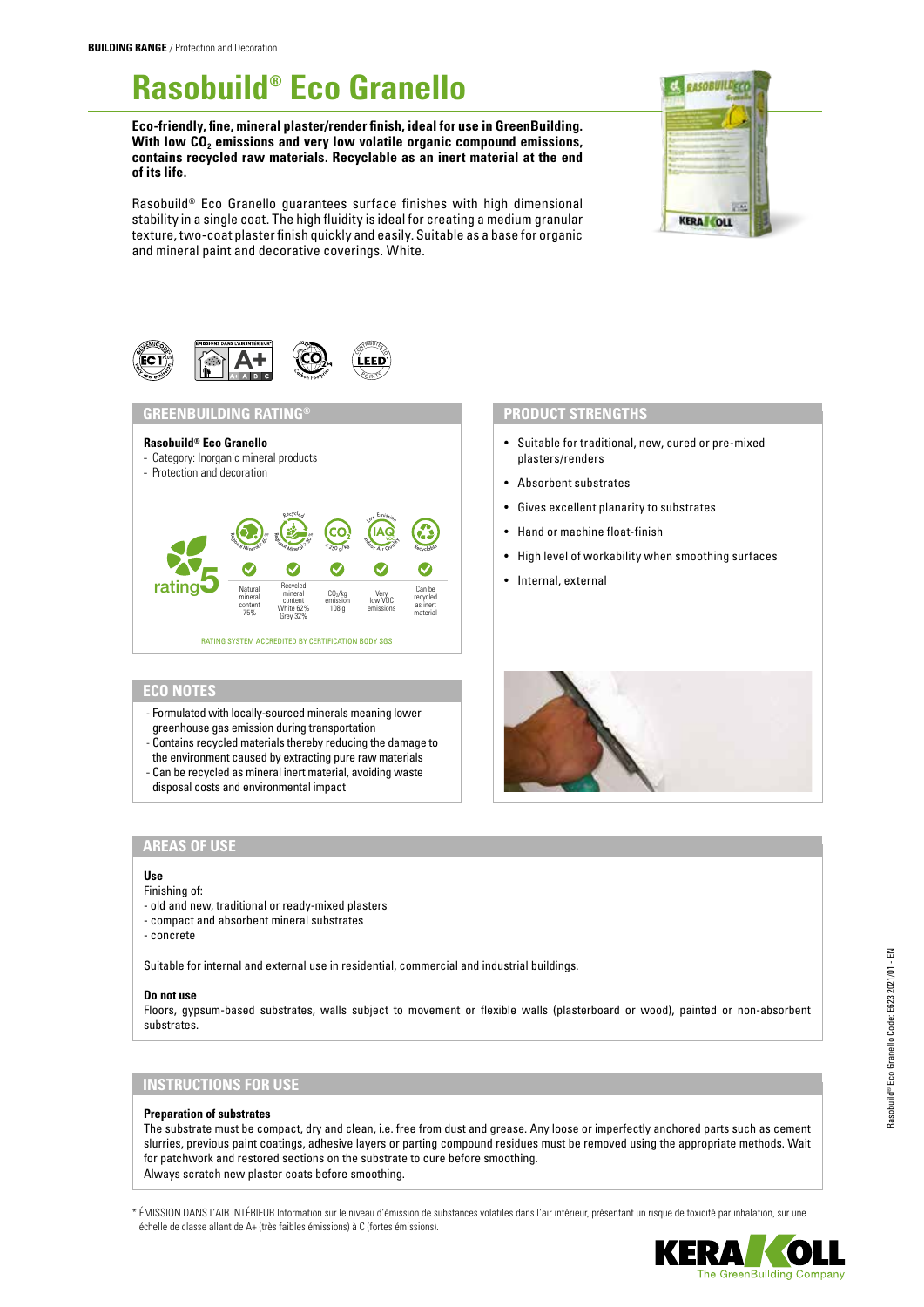# **INSTRUCTIONS FOR USE**

#### **Preparation**

Prepare Rasobuild® Eco Granello in a clean container, first of all pouring in a quantity of water equal to approximately 3/4 of that which will be required. Gradually add Rasobuild® Eco Granello to the container, mixing the paste from the bottom upwards with a low-rev (≈ 400/min) helicoidal agitator. Add more water until the desired consistency is obtained. The mixture must be of smooth consistency and without any lumps.

#### **Application**

Apply an initial coat of the product to the suitably prepared and damped substrate using a smooth spreader. Press down hard to ensure adhesion and to force the air out of the pores. Then apply the next coats until the required finish is obtained. Use a manual or mechanical float to finish.

#### **Cleaning**

Rasobuild® Eco Granello can be removed from tools and surfaces by washing them with water before the product hardens.

### **SPECIAL NOTES**

**Gypsum walls:** before finishing gypsum-based substrates, eco-friendly Rasobuild® Eco Consolidante surface insulation must be applied to saturation point.

**Heterogeneous supports:** when finishing heterogeneous surfaces we recommend embedding Rinforzo V50 anti-alkali mesh in the first coat while it is still wet, pressing it down with a spreader. Apply a second coat over the top, covering the mesh completely to form a finished surface which, on drying, can be painted or used to lay wall coverings.

**Flaking supports:** strengthen flaking or loose supports with Rasobuild® Eco Consolidante.

# **ABSTRACT**

*The medium-texture finish of plasters/renders should be carried out with an eco-friendly, mineral-finish fine plaster/render, GreenBuilding Rating® 5, such as Rasobuild® Eco Granello by Kerakoll Spa. Suitable for internal and external applications, in white. Coverage will be ≈ 1.3 kg/m2 per mm of thickness. The substrate must be perfectly clean, compact and dimensionally stable.*

# **TECHNICAL DATA COMPLIANT WITH KERAKOLL QUALITY STANDARD**

| Appearance                             | white pre-mixed                                                                             |                                                                                                                                                                                    |
|----------------------------------------|---------------------------------------------------------------------------------------------|------------------------------------------------------------------------------------------------------------------------------------------------------------------------------------|
| Apparent volumetric mass               | $\approx$ 1.35 kg/dm <sup>3</sup>                                                           | UEAtc/CSTB 2435                                                                                                                                                                    |
| Mineralogical nature of inert material | crystalline carbonate                                                                       |                                                                                                                                                                                    |
| Grading                                | $\approx$ 0 – 1.4 mm                                                                        |                                                                                                                                                                                    |
| Shelf life                             | $\approx$ 12 months from production in the original sealed packaging, protect from humidity |                                                                                                                                                                                    |
| Pack                                   | 25 kg bags                                                                                  |                                                                                                                                                                                    |
| Mixing water                           | $\approx 6.5 \ell / 1 \times 25$ kg bag                                                     |                                                                                                                                                                                    |
| Specific weight of the mixture         | $\approx$ 1.66 kg/dm <sup>3</sup>                                                           | UNI 7121                                                                                                                                                                           |
| pH of the mixture                      | >12                                                                                         |                                                                                                                                                                                    |
| Pot life                               | $\geq 4$ hrs                                                                                |                                                                                                                                                                                    |
| Temperature range for application      | from +5 $\degree$ C to +35 $\degree$ C                                                      |                                                                                                                                                                                    |
| Max thickness                          | $10 \text{ mm}$                                                                             |                                                                                                                                                                                    |
| Waiting time before:                   |                                                                                             |                                                                                                                                                                                    |
| - painting                             | $\approx$ 3 – 7 days                                                                        |                                                                                                                                                                                    |
| - application of wallpaper             | $\approx$ 3 – 7 days                                                                        |                                                                                                                                                                                    |
| Coverage                               | $\approx$ 1.3 kg/m <sup>2</sup> per mm of thickness                                         |                                                                                                                                                                                    |
| substrate.                             |                                                                                             | Values taken at +20 °C, 65% R.H. and no ventilation. Data may vary depending on specific conditions at the building site, i.e.temperature, ventilation and absorbency level of the |